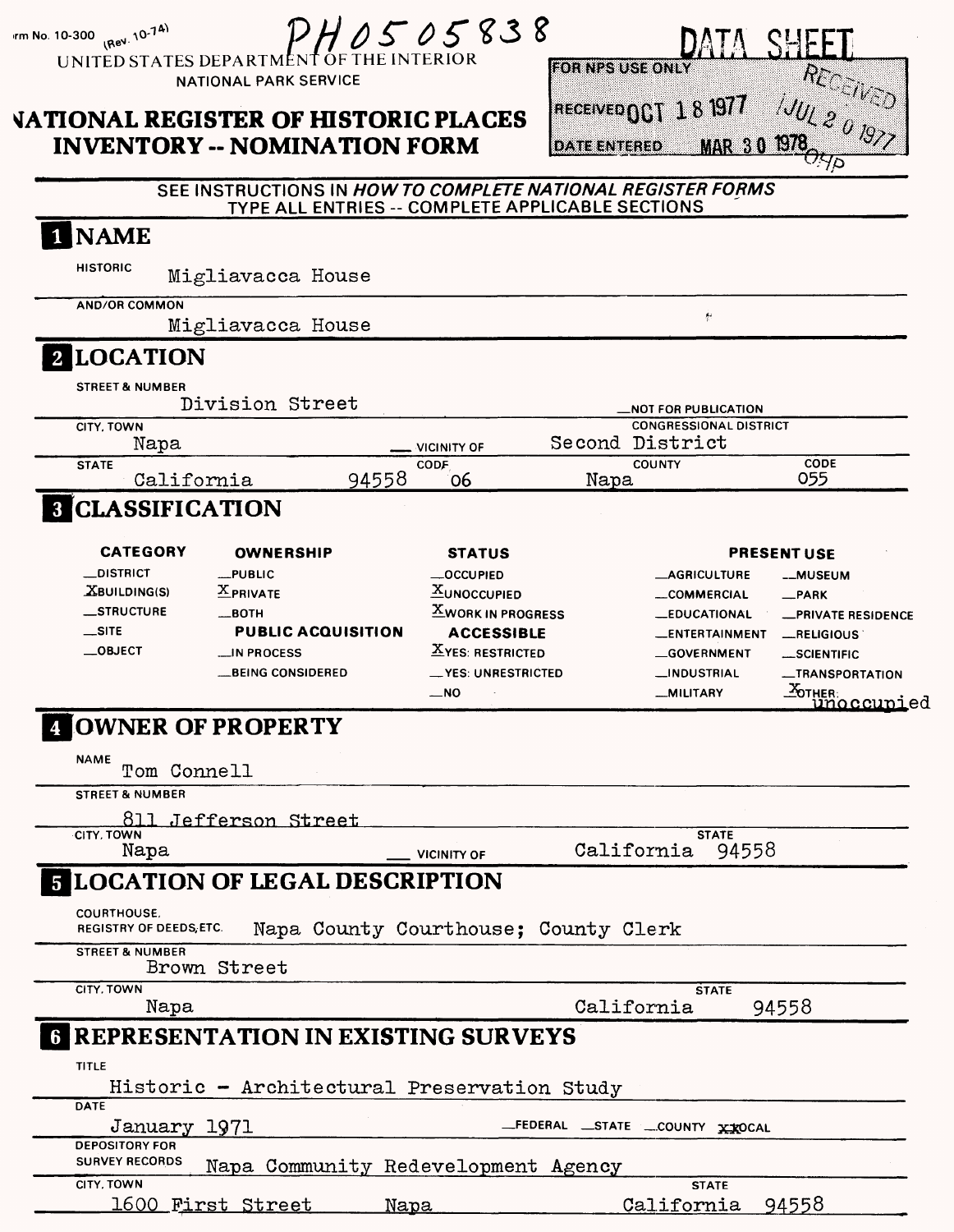# **ZDESCRIPTION**

| <b>CONDITION</b>                              |                                                           | <b>CHECK ONE</b>                     | <b>CHECK ONE</b>                                               |
|-----------------------------------------------|-----------------------------------------------------------|--------------------------------------|----------------------------------------------------------------|
| <b>XEXCELLENT</b><br>$\equiv$ GOOD<br>$-FAIR$ | <b>__DETERIORATED</b><br>$\_$ RUINS<br><b>__UNEXPOSED</b> | <b>JNALTERED</b><br><b>X_ALTERED</b> | _ORIGINAL SITE<br>DATE 1973 &<br><b>XMOVED</b><br>1975<br>0ct. |

DESCRIBE THE PRESENT AND ORIGINAL (IF KNOWN) PHYSICAL APPEARANCE

The Migliavacca House is an extremely unusual Queen Anne Style. The Queen Anne Style was developed by Richard Norman Shaw, an Englishman during the early 19th century, as a rebellion against the gloomy buildings of the Victorian era in England. The essential elements of the style are the round tower, steep gabled roof and varied texture, all of which are demonstrated in the Migliavacca House.

The House was constructed of the finest material available at the time; most of the wood used in the House was the finest select redwood. The exterior wall finish on the lower level is horizontal redwood siding. The upper two stories are of imported Italian slate shingles over redwood<br>sheeting. There are porches on three sides of the House on the first There are porches on three sides of the House on the first level. one on the second level and one on the third level. The prominent corner turret has a slate roof and curved glass windows. Stained glass windows are also contained in the home.

The House has many decorative elements. The turned wood porch railings on the first level are designed in a wagon wheel pattern. The second and third level porches carry this design by having circular openings. Applied wooden scroll designs are found on each of the three gables of the high multiple roof, as well as between the windows on the turret. The turret is topped with plaster castings of grape vines. Elaborate dentil work is found in the cornice of the home, as well as encircling the house at the second floor division level. Other decorative elements include the variations in window shape, the turned columns, arches, and latice work of the porches, and the applied stick ornamentation at the base of the bay windows.

The original first floor plan consists of a front parlor, a sitting room, and a reception hall, complete with a "coachmen's corner", where visitor's coachmen were to await their employees. The second floor has a center hallwal, five bedrooms, and a full Victorian bath. The third<br>floor was designed to be used as a ballroom. The original staircase floor was designed to be used as a ballroom. throughout the house is oak. The trim throughout the house is handcarved redwood, except in the reception area which is handcarved oak. The three story, free standing structure is approximately 60 feet deep and 36 feet wide in overall dimension.

The Migliavacca House has been moved two times. In 1970 the lot it was on was purchased by the County of Napa. Demolition of the house was scheduled, so that the site could be used for a new City/County library. Community protest gave birth to a seemingly futile effort to save the house. Trost Moving Co. bought the house, with plans to float it down the Napa River and relocate it in Benicia. The house was moved to a small lot adjacent to the river in January of 1973. These plans failed, and the house again seemed destined for the wrecker's ball.

At this point the Napa Community Redevelopment Agency began to study the possibilities of acquiring the building and using community volunteers to rehabilitate it. The plan was not deemed feasible, so the Agency began to aggressively seek a private owner. By this time the house had become the prey to vandals, and community officials viewed it as a fire and safety hazard. At this time the present owner acquired it and relocated it in November, 1975, to a properly sized lot only blocks away from the original one.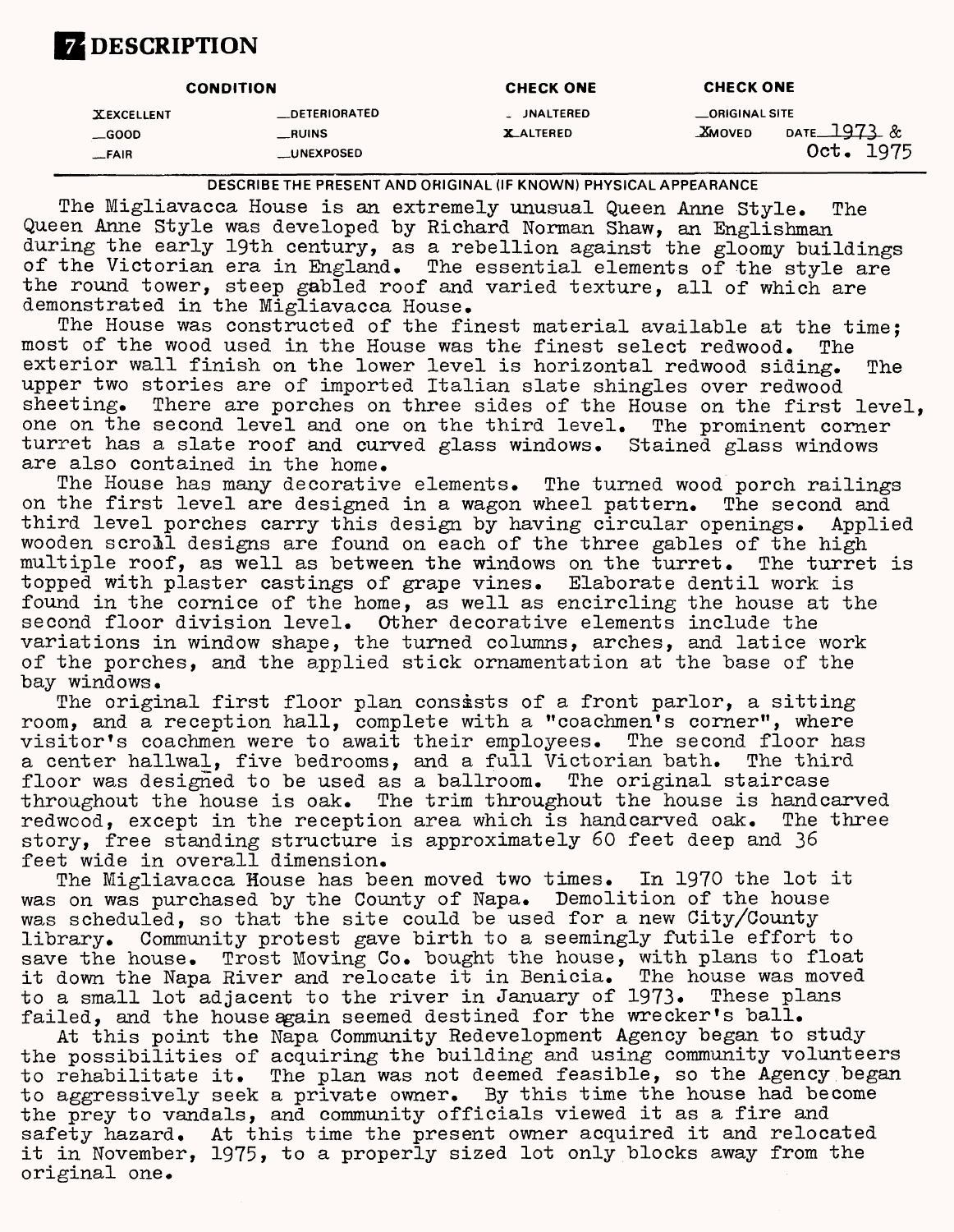# **[I SIGNIFICANCE**

| <b>PERIOD</b>           |                                   | AREAS OF SIGNIFICANCE -- CHECK AND JUSTIFY BELOW |                               |                                  |
|-------------------------|-----------------------------------|--------------------------------------------------|-------------------------------|----------------------------------|
| <b>_PREHISTORIC</b>     | <b>ARCHEOLOGY-PREHISTORIC</b>     | <sup>X</sup> COMMUNITY PLANNING                  | <b>LANDSCAPE ARCHITECTURE</b> | RELIGION                         |
| $-1400-1499$            | <b>_ARCHEOLOGY-HISTORIC</b>       | <b>CONSERVATION</b>                              | $\equiv$ LAW                  | $\_$ SCIENCE                     |
| $-1500-1599$            | <b>AGRICULTURE</b>                | <b>ECONOMICS</b>                                 | <b>LITERATURE</b>             | _SCULPTURE                       |
| $-1600-1699$            | $\mathbf{\mathbf{A}}$ RCHITECTURE | <b>EDUCATION</b>                                 | <b>MILITARY</b>               | _SOCIAL/HUMANITARIAN             |
| $-1700-1799$            | $\_$ ART                          | <b>LENGINEERING</b>                              | __MUSIC                       | $\overline{\phantom{0}}$ THEATER |
| $\frac{X}{24}$ 800-1899 | $\_$ COMMERCE                     | _EXPLORATION/SETTLEMENT                          | <b>__PHILOSOPHY</b>           | <b>__TRANSPORTATION</b>          |
| $-1900-$                | <b>COMMUNICATIONS</b>             | <b>NDUSTRY</b>                                   | _POLITICS/GOVERNMENT          | $\equiv$ OTHER (SPECIFY)         |
|                         |                                   | <b>LINVENTION</b>                                |                               |                                  |
|                         |                                   |                                                  |                               |                                  |
| <b>SPECIFIC DATES</b>   | 1890-1893                         | <b>BUILDER/ARCHITECT</b>                         | W.H.<br>CORLETT               |                                  |

#### **STATEMENT OF SIGNIFICANCE**

The Migliavacca home is one of the largest, most ornate, and beautiful homes in the City of Napa. It is of Queen Anne Style, but has many variations that make it extremely unusual, Among these are the Italian slate side shingling and roof, the circular porch openings, and the unusual wagon wheel design porch railing. The details and quality of materials (slate, oak, and redwood) would make modern architectural duplication unlikely.

W. H. Corlett, the architect, was a local man that designed and constructed many Napa residences. He was also owner of the Enterprise Planing Mill, a lumber and contracting company. Victorian homes in Napa designed by Corlett include the Manasse and Noyes Mansions. Many years later Corlett designed the impressive art deco style downtown Post Office. All these structures are local landmarks.

G-. Migliavacca, the original owner of the home was born in Italy in 1833 and eventually settled in Napa in 1866. He originally owned and operated a small grocery store, selling many local wines. In the early  $1870$  s Migliavacca began to manufacture wines, purchasing grapes from various local vineyards. His first winery was located in a 40' x 100' building on the same property as the house, and produced 25,000 gallons of wine a year. By 1887 he made additions to the winery, ultimately producing over 1,000,000 gallons of wine each year. The business also produced brandy, and beer, but its specialty seemed to be in dry red wines. Migliavacca won early recognition for his wines by receiving a gold medal at a San Francisco exposition. In 1889 the winery won one of three gold medals awarded to California wineries at the Paris exposition. Migliavacca wines were also rewarded high honors at the Dublin Exposition in  $1892$  and the Chicago World's Pair in 1893.

One of the Migliavacca's ten children, James, born in 1879 became a director of the Bank of Italy, which later became the Bank of America. The home was sold by the Migliavacca family in 1925. It had three more owners before its purchase by the County of Napa in 1970.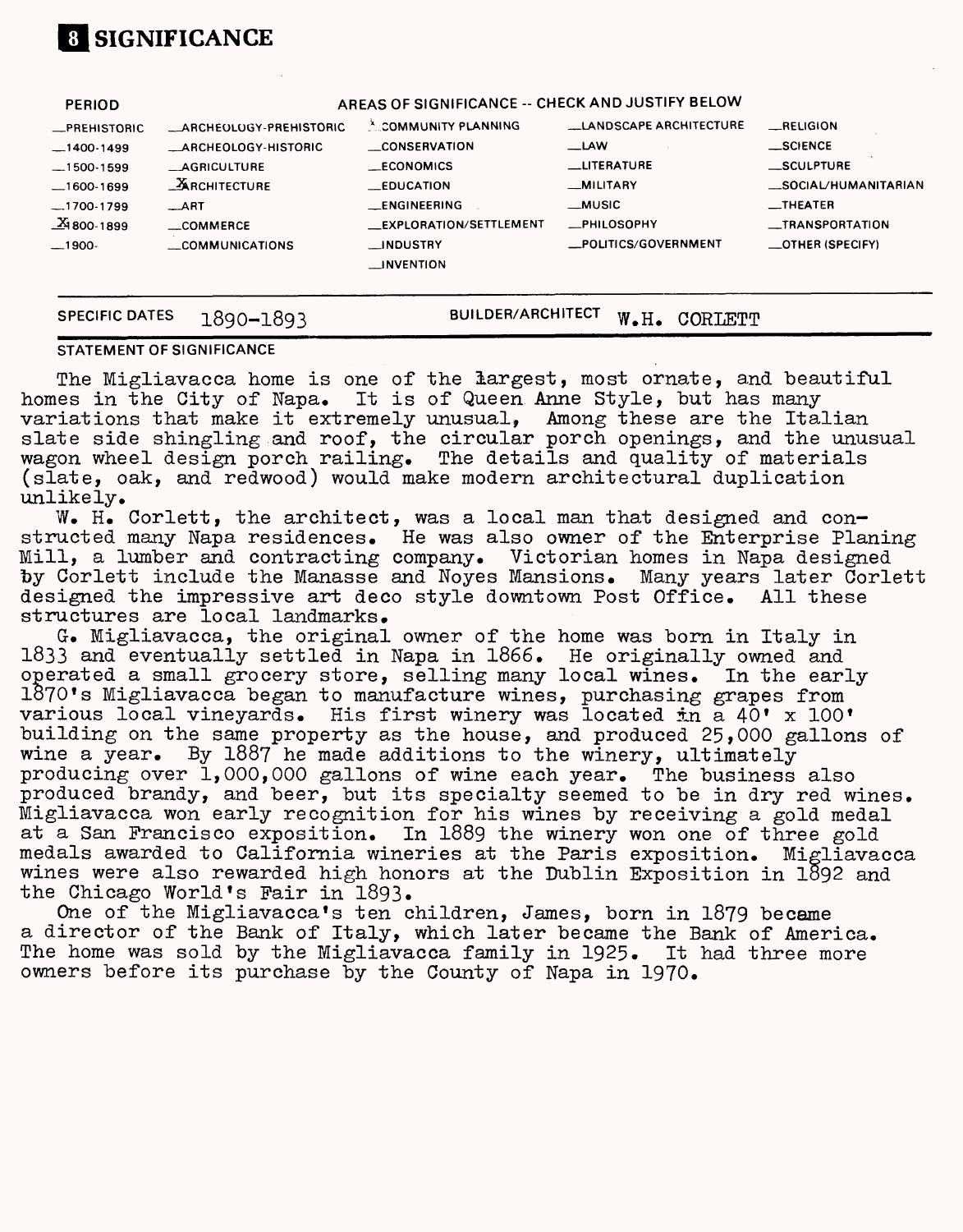## **H** MAJOR BIBLIOGRAPHICAL REFERENCES

Darms, H.A. <u>Napa City & County Portfolio & Director</u>. Napa, 1908, pp. 68. James, Marguis and Bessie Rowland. <u>Biography of a Bank - The Story of Bank</u> of America. New York; Harper & Bros. 1954.

Napa Register, December 16, 1970.

Slooum, Bowens, & Co. History of Napa and Lake Counties. 1881.

| <b>IOGEOGRAPHICAL DATA</b>                                                                                                                                                                                                                                                                                                         |                 |                   |                          |                  |
|------------------------------------------------------------------------------------------------------------------------------------------------------------------------------------------------------------------------------------------------------------------------------------------------------------------------------------|-----------------|-------------------|--------------------------|------------------|
| ACREAGE OF NOMINATED PROPERTY                                                                                                                                                                                                                                                                                                      |                 | .000284           |                          |                  |
| UTM REFERENCES                                                                                                                                                                                                                                                                                                                     |                 |                   |                          |                  |
| 1562320<br>ZONE EASTING<br>C.                                                                                                                                                                                                                                                                                                      | <b>NORTHING</b> | <b>ZONE</b><br>Dİ | <b>EASTING</b>           | <b>NORTHING</b>  |
| <b>VERBAL BOUNDARY DESCRIPTION</b><br>The Migliavacca House is on the lot located at the northwest corner of                                                                                                                                                                                                                       |                 |                   |                          |                  |
| the block bounded by 4th Street to the North, Even Street to the West,                                                                                                                                                                                                                                                             |                 |                   |                          |                  |
| Oak Street to the South, and Franklin Street to the East.                                                                                                                                                                                                                                                                          |                 |                   |                          |                  |
|                                                                                                                                                                                                                                                                                                                                    |                 |                   |                          |                  |
|                                                                                                                                                                                                                                                                                                                                    |                 |                   |                          |                  |
|                                                                                                                                                                                                                                                                                                                                    |                 |                   |                          |                  |
| LIST ALL STATES AND COUNTIES FOR PROPERTIES OVERLAPPING STATE OR COUNTY BOUNDARIES                                                                                                                                                                                                                                                 |                 |                   |                          |                  |
|                                                                                                                                                                                                                                                                                                                                    |                 |                   |                          |                  |
| <b>STATE</b>                                                                                                                                                                                                                                                                                                                       | <b>CODE</b>     | <b>COUNTY</b>     |                          | <b>CODE</b>      |
| <b>STATE</b>                                                                                                                                                                                                                                                                                                                       | CODE            | <b>COUNTY</b>     |                          | <b>CODE</b>      |
|                                                                                                                                                                                                                                                                                                                                    |                 |                   |                          |                  |
| Tom Connell<br><b>ORGANIZATION</b><br>Napa Landmarks.<br>lnc.                                                                                                                                                                                                                                                                      |                 |                   | '6<br>DATE               |                  |
| STREET & NUMBER                                                                                                                                                                                                                                                                                                                    |                 |                   |                          | <b>TELEPHONE</b> |
| 811 Jefferson Street<br><b>CITY OR TOWN</b>                                                                                                                                                                                                                                                                                        |                 |                   | 252-0770<br><b>STATE</b> |                  |
| Napa. CA 94558                                                                                                                                                                                                                                                                                                                     |                 |                   |                          |                  |
| <b>IZSTATE HISTORIC PRESERVATION OFFICER CERTIFICATION</b>                                                                                                                                                                                                                                                                         |                 |                   |                          |                  |
|                                                                                                                                                                                                                                                                                                                                    |                 |                   |                          |                  |
| THE EVALUATED SIGNIFICANCE OF THIS PROPERTY WITHIN THE STATE IS:                                                                                                                                                                                                                                                                   |                 |                   |                          |                  |
| NATIONAL <sub>__</sub>                                                                                                                                                                                                                                                                                                             |                 | STATE__           |                          |                  |
| As the designated State Historic Preservation Officer for the National Historic Preservation Act of 1966 (Public Law 89-665). I<br>hereby nominate this property for inclusion in the National Register and certify that it has been evaluated according to the<br>criteria and procedures set forth by the National Park Service. |                 |                   |                          |                  |
| STATE HISTORIC PRESERVATION OFFICER SIGNATURE                                                                                                                                                                                                                                                                                      |                 | nox Mellon at     |                          |                  |
| <b>TITLE</b>                                                                                                                                                                                                                                                                                                                       |                 |                   | <b>DATE</b>              |                  |
|                                                                                                                                                                                                                                                                                                                                    |                 |                   |                          |                  |
| <b>EDRINPS USE ONLY</b>                                                                                                                                                                                                                                                                                                            |                 |                   |                          |                  |
| I HEREBY CERTIFY THAT THIS PROPERTY IS INCLUBED IN THE NATIONAL REGISTER                                                                                                                                                                                                                                                           |                 |                   |                          |                  |
|                                                                                                                                                                                                                                                                                                                                    |                 |                   | DATE                     |                  |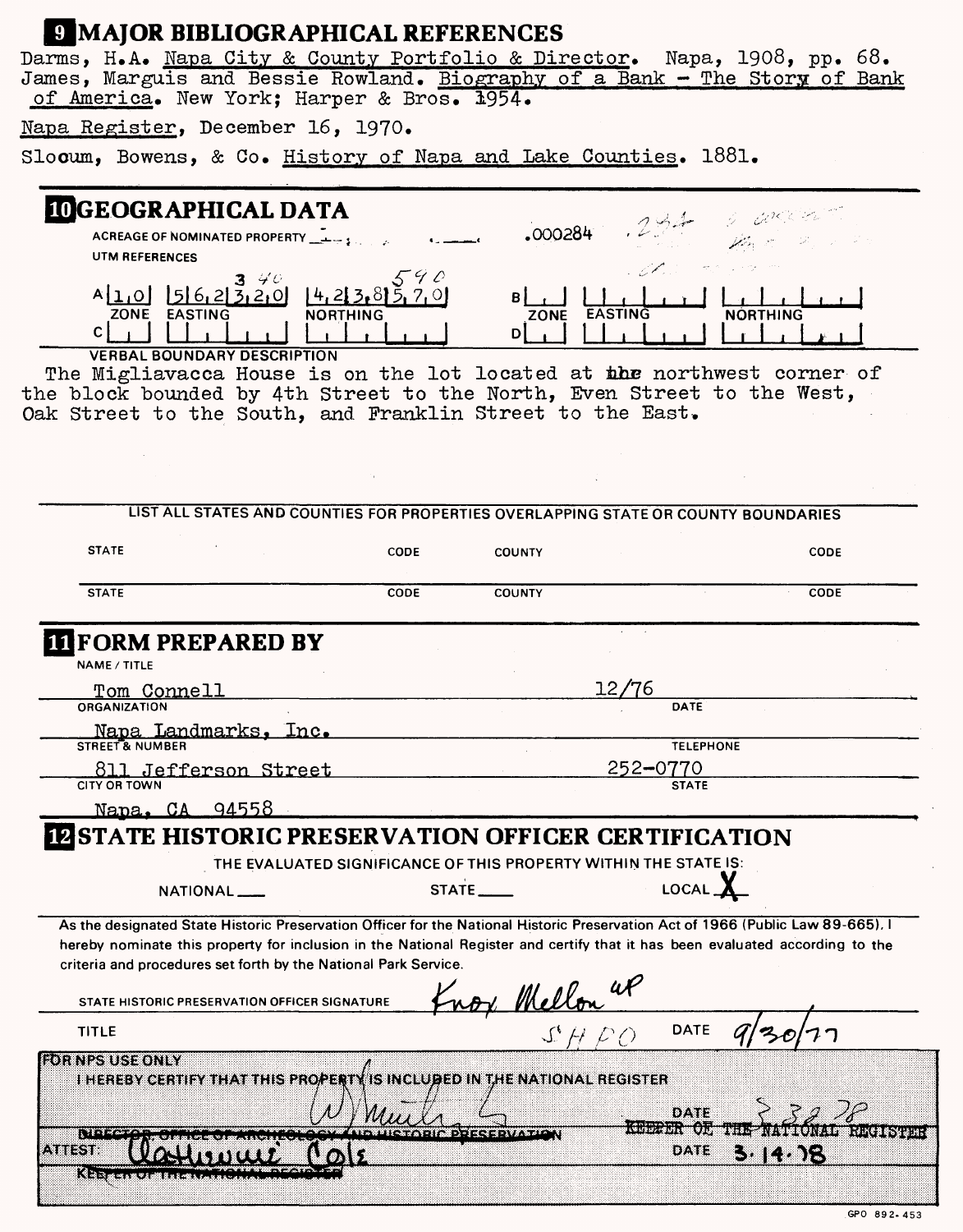**UNITED STATES DEPARTMENT OF THE INTERIOR NATIONAL PARK SERVICE**

## **NATIONAL REGISTER OF HISTORIC PLACES INVENTORY - NOMINATION FORM**



**CONTINUATION SHEET ITEM NUMBER 6** PAGE 2

- Historic District Study Architectural Styles Survey. September 1976 -- Local Napa Community Redevelopment Agency 1600 First Street, Napa, CA
- 3. Historic District Study -- Architecturally Significant Buildings. August 1976 — Local Napa Community Redevelopment Agency 1600 First Street, Napa, CA